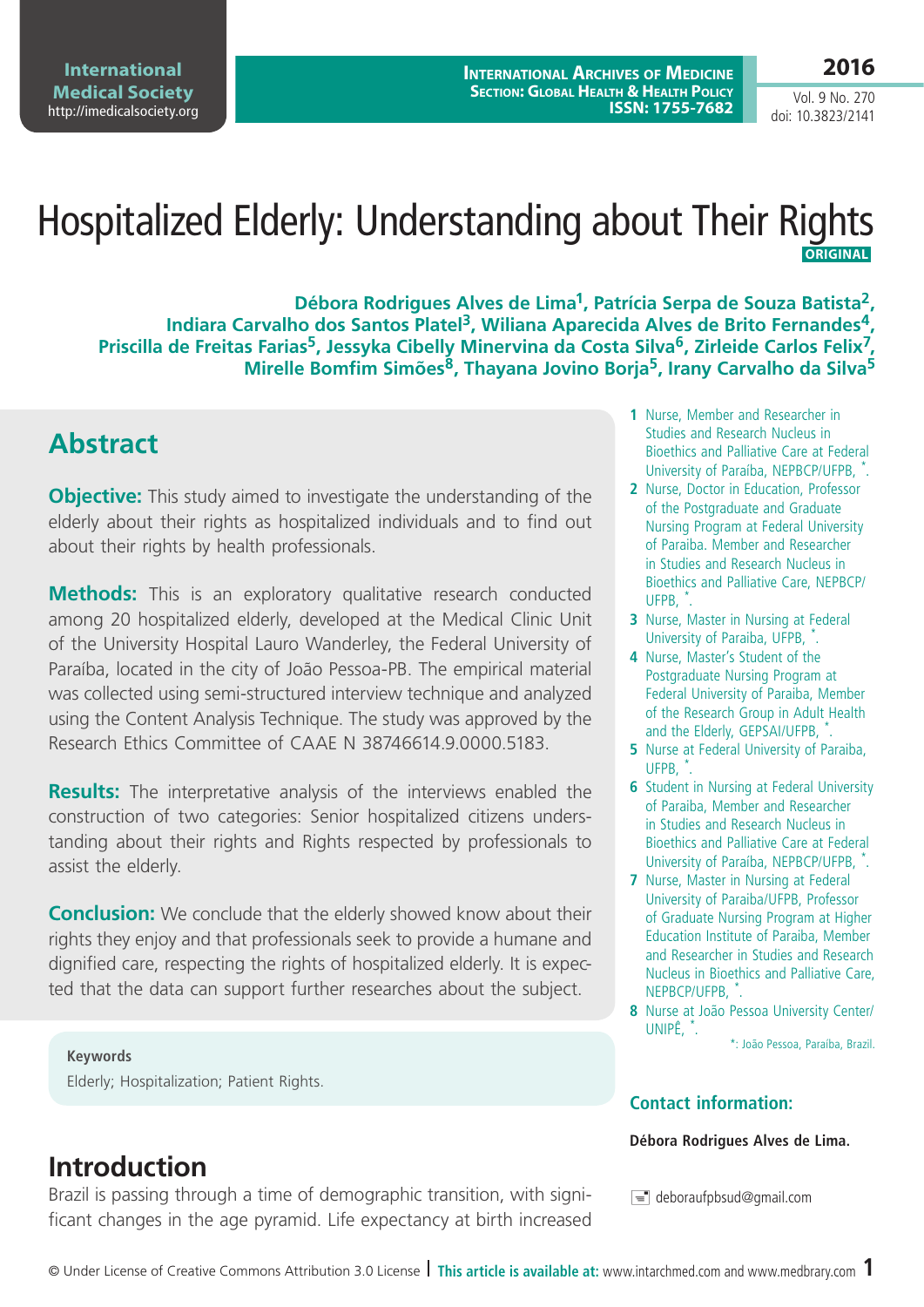Vol. 9 No. 270 doi: 10.3823/2141

from 50 to 73 years old, what resulted in increase of the number of older people in the population. Estimates indicate that over the next 40 years, the elderly population will increase from less than 20 million seniors to 64 million in 2050 [1].

It is worth recognizing that the increasing number of elderly people is influenced by several factors, including the decrease of the fertility rate, which reflects in a higher growth of this age group [2]. In this context, the population profile is showing changes that generate concerns setting of care, because the absentminded population is more susceptible to illness than young adults, so they need attention and special care [3].

Care for the elderly should be based on the maintenance of health, an expectation of active life that aims to functional independence and autonomy. From this perspective, it emphasizes the growing number of elderly who need special care and provided by health professionals [4]. This new scenario requires the construction and implementation of public policies that assist this population and, above all, a health system which is prepared to accommodate the specificities of this demand [5].

In this context, there is the National Policy for the Elderly (PNI), which aims to ensure social rights for the elderly, in order to create conditions to promote autonomy, integration and effective participation of the elderly in society, reaffirming the right to health at various levels SUS care, through Law N 8.842/94 and Decree Nº 1.948/96 [6].

The Law N 8.842/94, regulated by Decree N° 1.948/96, which provides for the National Policy for the Elderly, establishes the National Council for the Elderly and other measures, emphasizes in its A 4, item VIII, and A 17, the elderly are entitled to preferential treatment in state and private institutions of health, such as clinics, hospitals, laboratories and health care [6-7].

The National Health Policy of Seniors aims to promote, maintain and restore the autonomy and independence of elderly individuals, with individual and collective measures which should be directed to this end, in line with the principles and guidelines of the Unified Health System. The aim of this policy is applicable to all Brazilian citizens, men and women, aged 60 or older [8].

In hospitals, the National Health Policy for the Elderly, by Decree Nº 2.528/2006, deals with the assistance to the elderly needs and establishes specific criteria to meet this population, since elderly patients are within the concept of vulnerability and health services must be prepared to identify these patients and provide them with a differentiated assistance [8].

Regarding hospitalization, the hospitalized elderly, more often, for longer periods, are being affected by diseases and chronic diseases. In addition, hospitalization is lived more complex because, in most situations, it is easily associated with death and dependence and experienced with great stress, anguish and anxiety [9-10].

To care for hospitalized patients, professionals should have the ability to establish a relationship of complicity, treating those with dignity and respect for their rights, recognizing and valuing their history, beliefs, values and needs. Therefore, it is evident the need for professionals to be prepared and qualified to meet this age group, for the care of the elderly will require knowledge and actions guided by ethical values [11].

Before the above considerations, it highlights the importance of investigating whether the hospitalized elderly are either not aware of the rights, and whether they are being respected by health professionals with respect to their rights. The option to study this issue comes, initially, from the personal affinity in working with the elderly population, which began during the graduation, when I had the opportunity to attend theoretical and practical disciplines whose contents dealt with the care of the elderly, especially in the hospital context. Given the large number of hospitalized elderly and the importance of guaranteeing their rights, I justify my interest in conducting this study, which has the following guiding issues: What is the understanding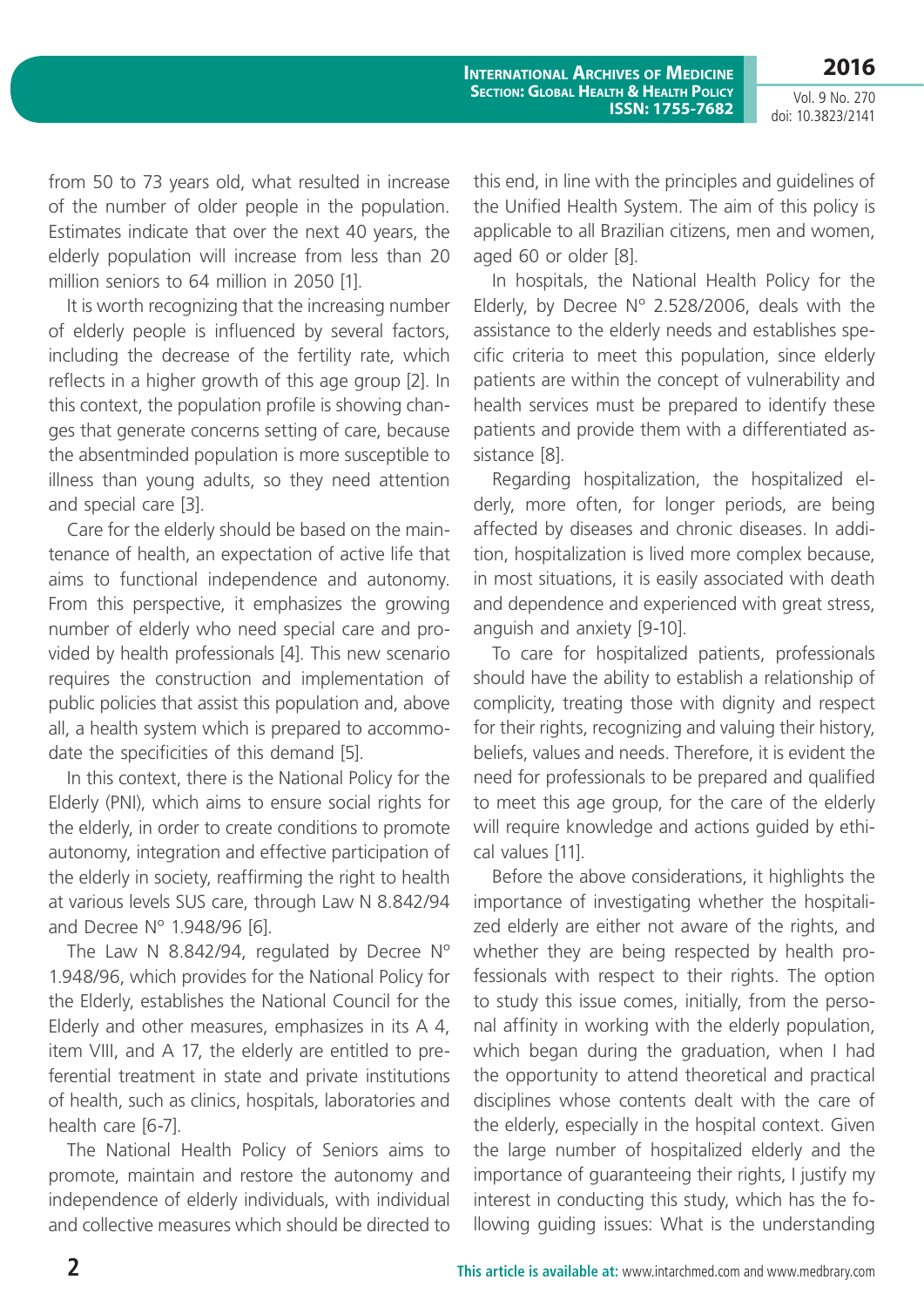**2016**

of the elderly about their rights as hospitalized individuals? Elderly hospital patient rights are being respected by health professionals?

Considering the proposed questions, this study aims to: investigate the understanding of the elderly about their rights as individuals hospitalized and determine, from the perspective of hospitalized elderly, the respect for their rights by health professionals.

## **Methods**

It is a study of exploratory type and qualitative nature. The exploratory research has as main purpose to develop, clarify and modify concepts and ideas, in order to get a general understanding of a certain fact [12]; since qualitative research investigates aspects that appreciate the values, beliefs and experiences that permeate human relationships allowing the choice of this approach, because the study investigated the understanding of the elderly about their rights as hospitalized individuals [13].

The survey was conducted in the Unit of Clinical Medicine, University Hospital Lauro Wanderley (HULW), and Federal University of Paraíba, located in the city of João Pessoa-PB. The choice for this location was because it is a service that presents a significant demand for hospitalized elderly patients. Currently, the sector has 24 active beds, although not exclusive in senior care.

The study population consisted of 20 elderly hospitalized in the mentioned Clinical Unit. They were selected using the following inclusion criteria: being 60 or older, hospitalized in that unit for more than 48 hours, voluntarily agree to participate in the study, present preserved cognitive conditions and general condition to allow their participation in research activities proposals.

The data were collected from January to March 2015, through the Interview Technique. For this, we used an interview guide with questions about

sociodemographic data and issues relevant to the objectives proposed in the study. The empirical material was seized by the recording system, respecting the decision of the participants on the use of this instrument.

Empirical data from the interviews were transcribed verbatim and analyzed qualitatively through Content Analysis Technique proposed by Bardin (2011), which consists of three stages: the first concerns the pre-analysis, the second focuses on material exploration and the third refers to the processing and interpretation of the results [14].

The pre-analysis is the phase of the organization itself, in order to operationalize and systematize initial ideas; the exploration phase of the material is the definition of categories and coding. The raw data are organized and grouped into categories, through which one can describe the characteristics of the empirical material; and the last phase is the processing and interpretation of results. At that time it is attributed meaning to text features, which are summarized after treatment and presented in the form of categories [14]. In order to ensure the anonymity of study participants, they were coded following the interview of the order, as I. 1 to I. 20. The I. 1 corresponds to the first interviewee elderly, and so on.

Regarding the ethical position of the research, the study was guided by the Guidelines and the Regulatory Standards laid out in the National Health Council Resolution Nº 466/2012. Information regarding the research was included in the Informed Consent [15]. Note that the survey was started after the project was approved by the Research Ethics Committee of the University Hospital Lauro Wanderley (HULW), Federal University of Paraíba - UFPB, with CAAE Nº 38746614.9.0000.5183.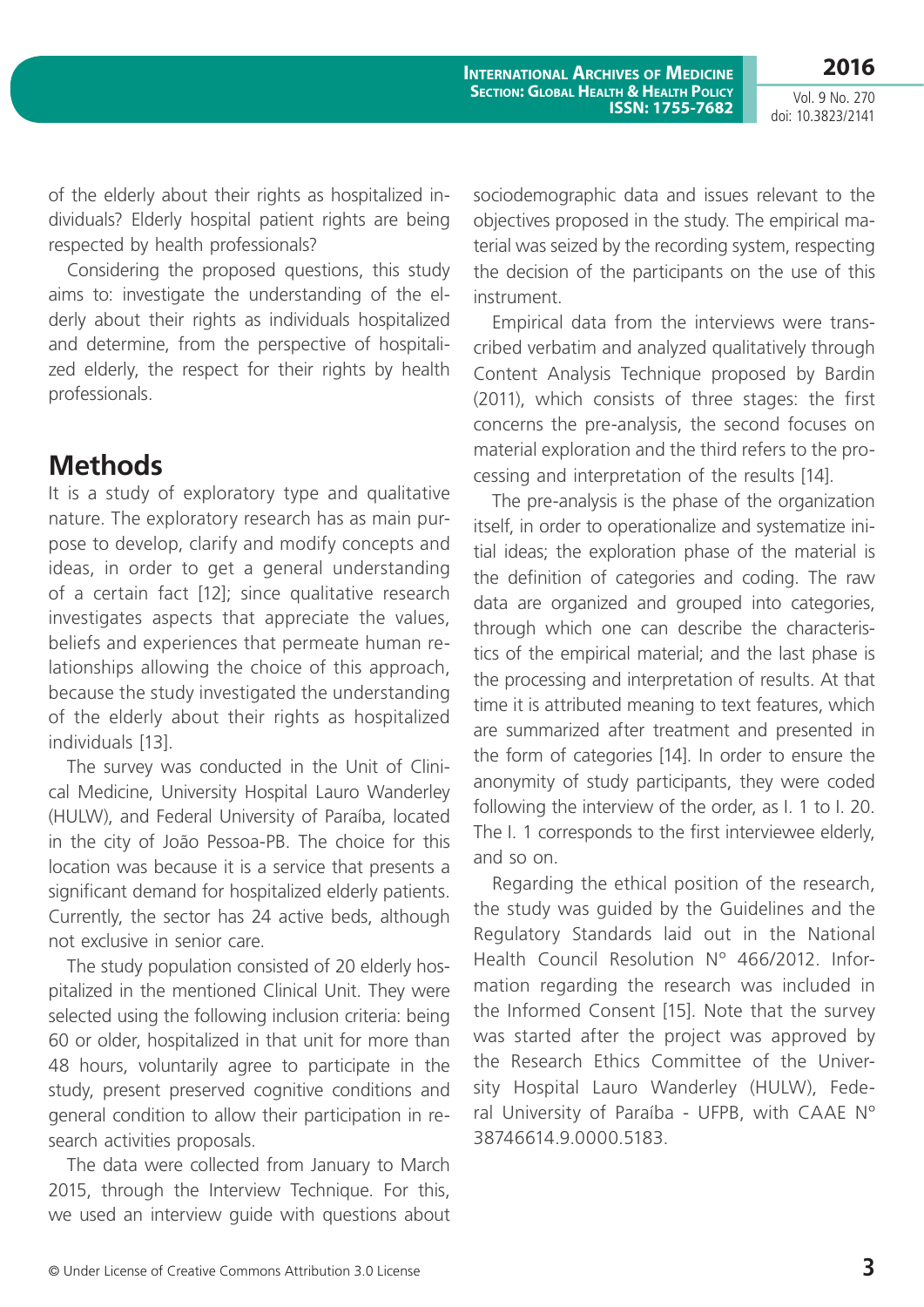## **Results**

#### **Characterization of the participants**

The study population consisted of 20 elderly patients hospitalized in the Clinical Unit of HULW - 40% (8) were female and 60% (12) were male. Regarding the marital status of elderly respondents, 65% (13) are married, 15% (3), single, 10% (2), divorced, and 10% (2), widowers. Regarding the age, it ranged from 60 to 79 years old, and what prevailed was 60-69 years old, with 75% (15 participants).

Concerning schooling, 20% (4) of the participants are illiterate; 25% (5) attended the elementary school; 30% (6), elementary school II; 10% (2), high school, and 15% (3) higher education. The main professions/occupations of the participants who stood out were: farmer, with 30% (6) and master builder, with 10% (2). Regarding housing, 70% (14) reside on the property itself, 20% (4) in rental property, and 10% (2), given property.

With respect to the people with whom the elderly live, 70% (14) are spouse, 20% (4) live with children, 5% (1) alone, and 5% (1) with other people.

### **Analysis of the empirical material**

The empirical material of the study was derived from the following guiding questions: What is the understanding of the elderly about their rights as hospitalized individuals? Elderly hospital patient rights have been respected by health professionals?

For a better understanding of the data analysis, the answers obtained from these questions will be presented in two categories: 'Hospitalized elderly understanding about their rights' and 'Rights respected by professionals to assist the elderly'.

### **Category I. Understanding of the hospitalized elderly about their rights**

In this category, the discourse elderly about their rights as hospitalized patients. Analyzing the content expressed in their statements, there were listed two subcategories:

#### **Subcategory 1. The right to have an escort**

When asked about the rights they have as hospitalized patients, the respondents mentioned several, among them the most cited was the right to have a companion, found in these testimonials:

*I believe that I have the right to have a companion, because not everyone can do something alone, need help.*

I. 14.

*I know that the companion is a right of mine and it is an obligation of the hospital to accept my companion.*

I. 18.

*First be respected, this is the main law of the elderly. Another law that I can think of is to have a companion.*

I. 21.

### **Subcategory 2. The right to health, information and autonomy**

Although the right to have a companion has been the most mentioned in the interviews, many seniors also mentioned others such as the right to health, to information and autonomy.

Initially, there are emphasized two speeches, whose approach reflects on the right to health, linking it needs assistance for differentiated health, recognizing the elderly in their weaknesses as shown below:

*We all have rights, we all have a right to health, to be admitted, to be forwarded, to be informed, but the elderly, for his greater need and disability as a human being, and I think that the treatment with them should be respected in this sense, human rights.*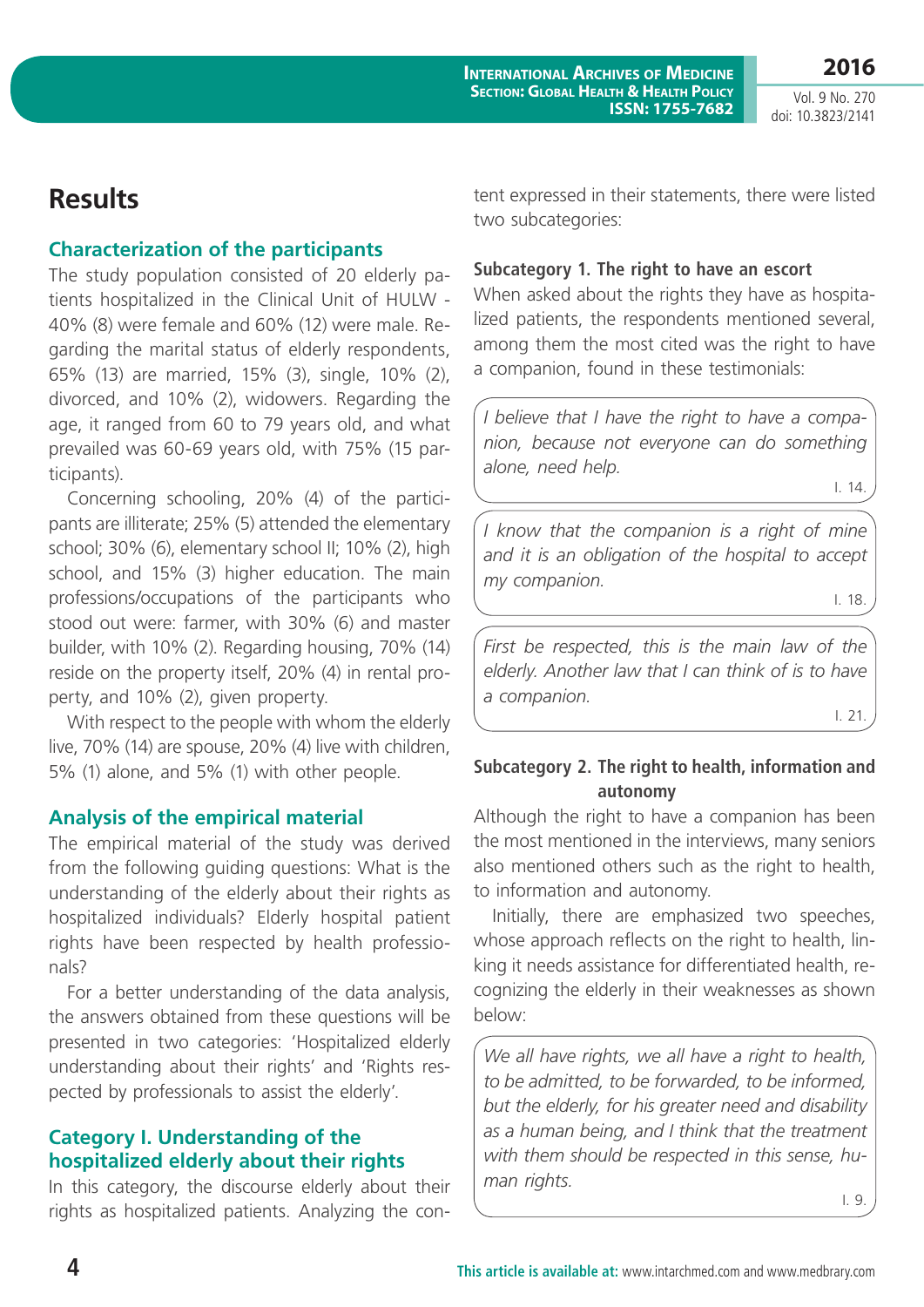Vol. 9 No. 270 doi: 10.3823/2141

*Law of the elderly is [...] health, education, which are rights that are in our constitution, but that as elderly often even to seek these rights, we must seek justice.*

I. 10.

The respondent (I. 09) addressed the right to information. For hospitalized patients, this information is consolidated through verbal communication, and when that communication involves elderly patients, it is necessary to highlight the importance of attention and the use of clear language in order to establish a relationship of respect between him and the professional. Corroborating this assertion, we highlight the following statements:

*All professionals ask if I'm okay, tell what they will do, if they will check the blood glucose level, see the pressure [...].*

I. 19.

*My rights were considered, look, they always explain when it comes to accomplish something, is a medication, an examination, any other thing.*  $1.14$ 

*Explain what they are doing, look this serum is to do this, it is important for this reason, everything they say.* I. 21.

Regarding the testimonies presented, respondents had the right to receive information, respected by health professionals. You can see the satisfaction of patients and to information on nursing procedures and that there is a positive interaction between patients and nursing professionals, through communication, as evidenced in these words: "They always explain when it comes to doing something" "explain what they are doing", which shows the quality of the services provided by these professionals. It is concluded that professionals seek to work in a humane way and treat patients with respect and ethics.

On the other hand, two elderly study participants mentioned that sometimes the professional does not promote proper communication before performing any procedure, as illustrated by the following speeches:

*They have already arrived and only applied the medication, not explained. If the escort does not ask, they only apply and leave.* I. 6.

*They arrive, simply make the procedures, they do not explain very well. Sometimes explain my companion.* I. 8.

Also in this sub-category, respondents talk about respect for their autonomy and practitioners must respect the will of the hospitalized elderly, without imposing any kind of conduct. Respect for the autonomy of the elderly is expressed in the following parts of the testimonies:

*The professionals have to have respect for older people, not to insist on one thing that the elderly do not want to.*

I. 02.

*Here in the hospital I want to have a good assistance, attention, carefulness, that respects my desire. They are very helpful, give affection, always ask how everyone is, it is this.*

I. 12.

#### **Category II. Rights respected by professionals to provide assistance for the elderly**

### **Subcategory 1. Right to a humane and dignified assistance**

In this category, the interviews refer to the care provided by health professionals during the hospital stay. The care of the elderly is based on respect and humanized care evidenced in these statements: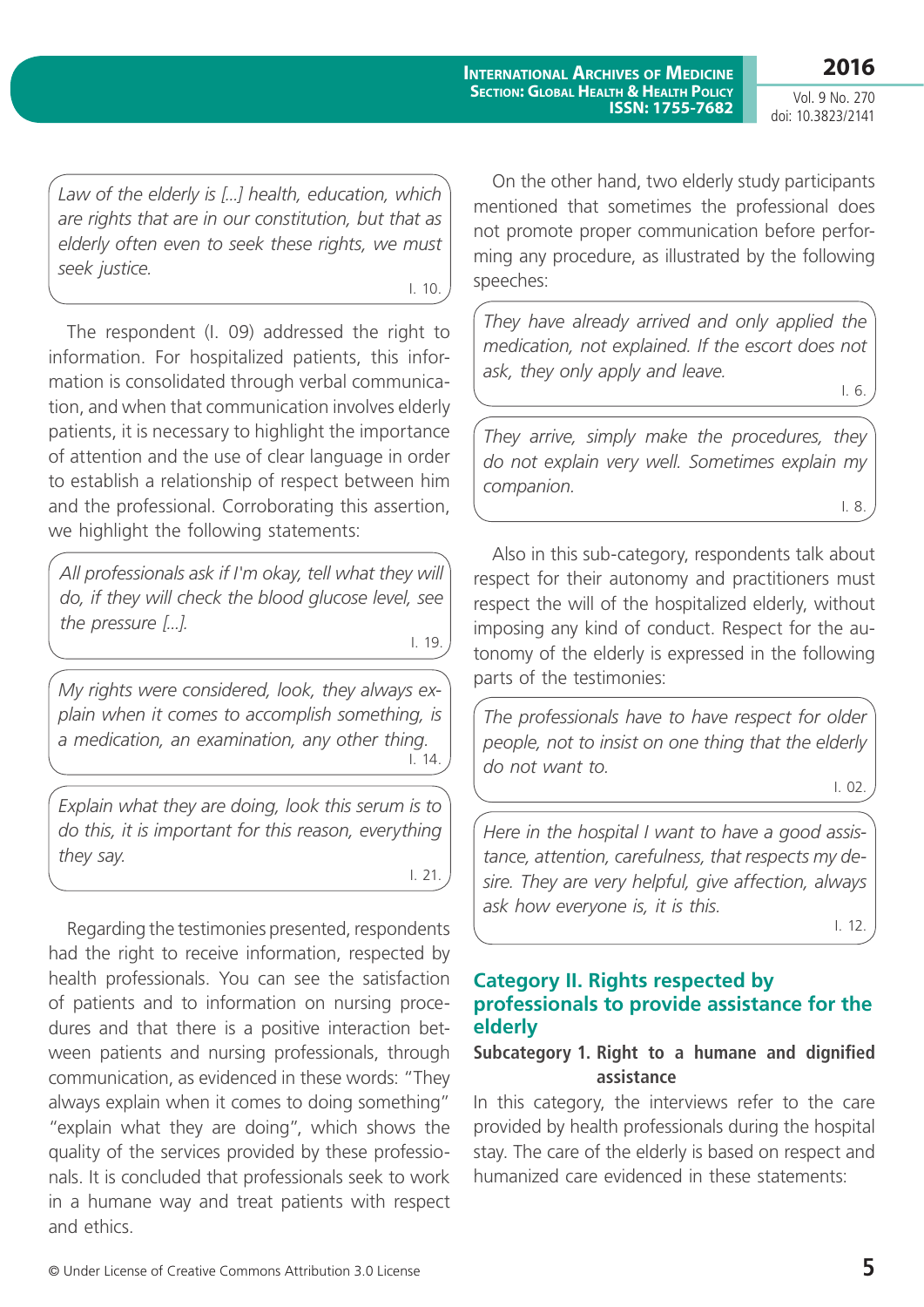#### **International Archives of Medicine Section: Global Health & Health Policy ISSN: 1755-7682**

**2016** Vol. 9 No. 270 doi: 10.3823/2141

*Law of the elderly is the doctor and nurses arrive and treat the elderly with care, as it should be. I think it is very important that respect and those rights. I believe that the elderly have their rights and they should be respected.*

I. 3.

*All they respect. Sometimes, when I am busy, they arrive, talk, I make up, and this is right, does not arrive with brutality. Treat everyone with love, all of them.* 

I. 4.

*Respect, namely respect, and meet in a humane manner and dignified manner.*

I. 6.

[...] they were very helpful in explaining the rea*sons and consequences of the disease that i have, and have attitudes in relation to this situation. The care is humane, they explain.*

I. 9.

Therefore, respect is essential in professional practice, as noted in the statement follow:

*The professionals meet, they all relate, because if we do not respect [...] you can rest assured that I complain, because there is a right. If you do not give reason or space for them to disrespect, then you have the right to have a reaction.*

I. 8.

**Subcategory 2. Respect to privacy, rest and sleep**  Respondents mentioned in their statements the rights respected by professionals, which included: privacy and respect to the time of sleep and the patient's home. Such understanding is exposed in the following testimony excerpts:

*They always honor my sleep, never got someone to wake me up. Only when I am awake even, so they call me, they respect this time.* I. 1.

*I am honored, treat as well, with respect, I have never had a problem with the professionals. Respect my sleep.* I. 6.

*They respect my privacy, my sleep and rest, [...]; I have no complaint that i was disrespected.*

I. 7.

*My privacy here inside is respected, very well respected.* I. 16.

On the other hand, some interviewees criticized the disrespect the time of sleep, and the noise made by professional teams, especially during the night shift, as shown by these statements:

*[...] There was a professional, who woke me up, and I was in a sleep very good, talked to me and was though, then I felt a bit annoyed*

I. 12.

*Look, I already felt annoyed because I once had in which i had to agree and the reason was not important. But apart from that, they respect. I did not meet my sleep that day.* 

I. 17.

*Already there were times to agree without need. I felt upset, because you want to rest and you cannot rest, here comes someone, wakes up and disrupts at that time. But it is for this reason that I will fight, not only taste, because it is the time that I am resting.* 

I. 21.

*[...] where he works a lot of people, things are never the same, has night that we're lying here, there is a noise, more i leave it there, when I arrived here, they were already. Then the night makes a bit of noise [...]. But that noise sometimes bothers you, you know that sleep in the elderly is not as a young man, any little thing everybody agrees.*  I. 3.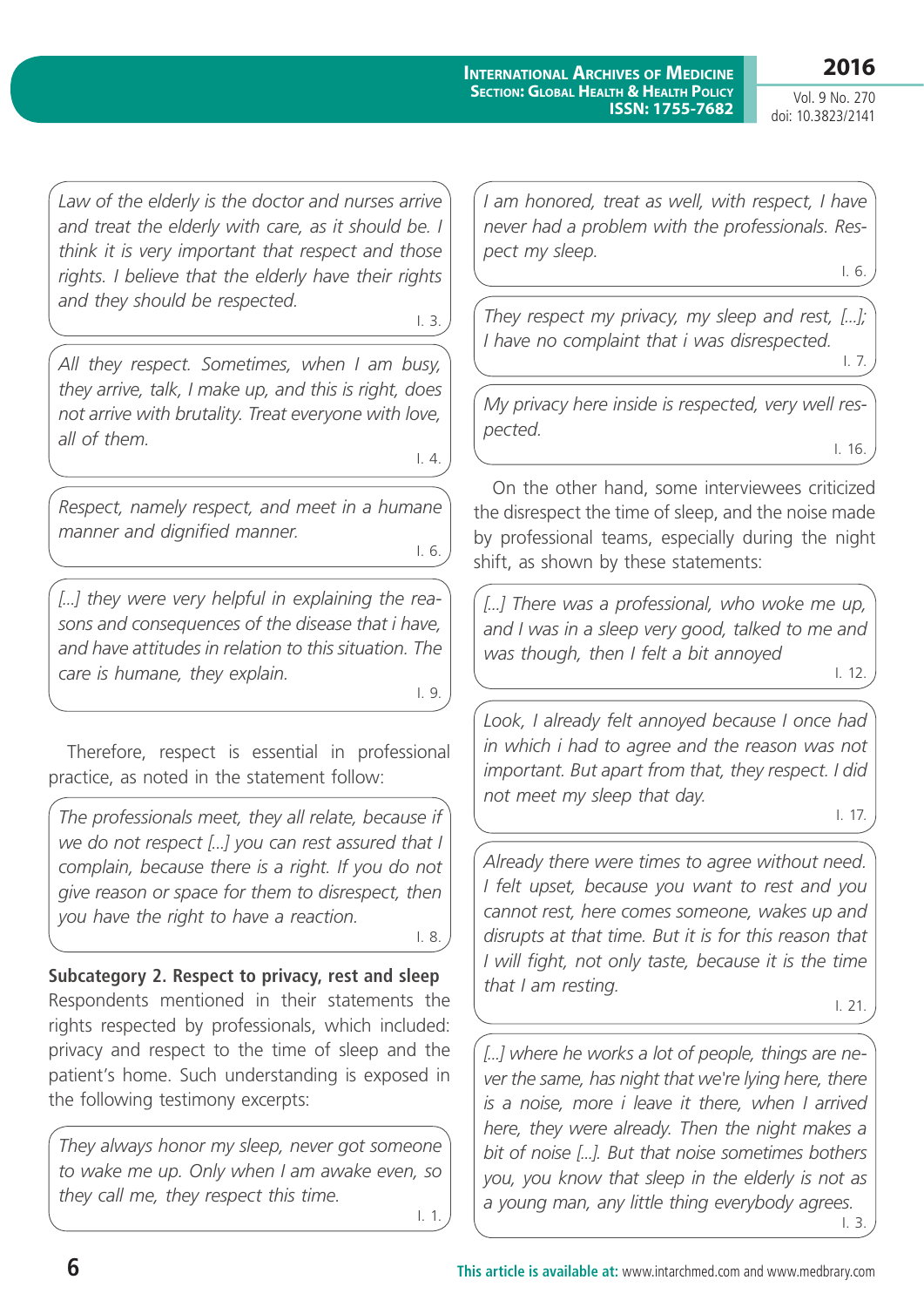**International Archives of Medicine Section: Global Health & Health Policy ISSN: 1755-7682**

Vol. 9 No. 270 doi: 10.3823/2141

### **Discussion**

As it can be seen, this data differs from the standard admission of the Brazilian reality, where, in most situations, are the women who seek health services. However, in this study, male hospital was predominant. In this context, it is important to consider aspects of the health culture of the society, where men, early on, not in the habit of taking care of their health or seek assistance. This fact, over the years, leads to an increase in diseases in this population group, in which the diagnosis almost always will arise at later stages, and they will need more specialized care and a higher cost [16].

After analyzing the data, it was observed that 20% (4) of the participants are illiterate. In relation to this data, although education has advanced over the years, the reduction in illiteracy proportions occurs very slowly, and the elderly with a higher level of education are still scarce [17]. Low evidenced education in most interviewed elderly is an unfavorable social condition; it influences the opportunities for social participation, access of the elderly to health services understanding of their treatment and selfcare [18]. Therefore, little education, together with the socioeconomic and cultural factors, can contribute to the emergence of diseases due to factors such as the difficulty of making people aware of the need for health care for, maintain a healthy lifestyle and prevent risk factors, which will help to increase the number of hospitalizations of the elderly [19].

It was found in this study that most seniors reside with their spouse, so their nearest support. It should be emphasized that living with a family, but without the spouse's presence is a risk factor for the quality of life for seniors [20].

The average length of hospitalization of the elderly was of eight days. Regarding this data, it is significant that, due to illness, most often you need hospitalization, and patients are exposed to the risks of the hospital environment. However, these risks are compounded for some groups; one of them is the elderly who, due to the process of immunosenescence to chronic diseases and the physiology of aging process, are more susceptible to infectious complications that ultimately extend the hospital time [21]. The number of times that the old was admitted to the institution where the research was being conducted, it was found that about 50% (10) of the respondents were admitted for the first time.

Regarding the professional who most welcomes and assists the elderly during hospitalization, nurses stood out, with 80% (16). Considering this fact, the relationship between nurse and elderly patient in the hospital, takes its relevance at the time that the elderly are configured as the primary users of health care, and nurses, more present professionals in this context [11]. It is worth noting that health professionals, especially nurses who provide care to more closely patient must have the ability to understand themselves and each other and become aware of the values and principles that guide this action [22].

Considering the presented testimonials, highlights the concern of the elderly for the right to have a companion. In relation to this right, it is important that the stay of the companion in the hospital is already recognized by some users of the Brazilian health system, including the elderly, whose companions begin to act as facilitators in restoring health and as accelerators in the patient rehabilitation process admitted to hospitals [23].

The Elderly Statute provides in A 16 that, being hospitalized or under observation, the elderly have the right to escort, and the health agency must provide the right conditions for their stay. This statute provides that the health professional who is responsible for processing must grant permission for monitoring the elderly or, if not possible, to justify it in writing [24].

The Elderly Statute is embodied as a social conquest of great importance because it is a guarantee of the rights of this layer of society so vulnerable. But it is also necessary to raise awareness to occur in fact, the fulfillment of these rights.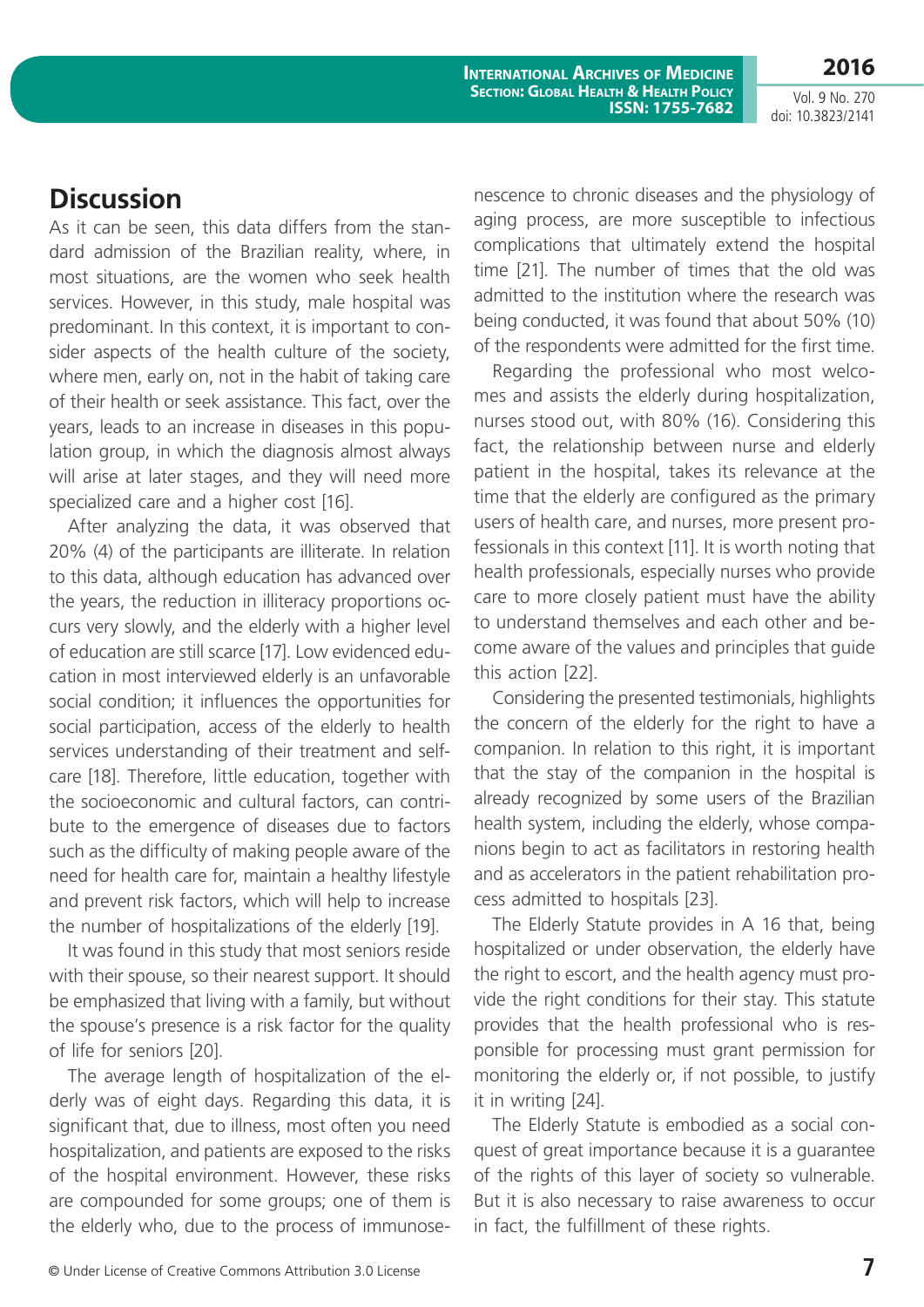Vol. 9 No. 270 doi: 10.3823/2141

The Federal Constitution states that every Brazilian citizen is entitled to health. For the elderly, the prerogative is the same, which suggests a guided full assistance in the care of specific needs with this population [25]. Access to health care of the elderly covers a set of tactics and equipment that involve practices and care that promote independence and social inclusion of senile, in order to improve the quality of care [26].

The cited testimonies bring reflections about the practical application of health professionals and the disrespect of some professionals, because in their care practice, prioritized only the technical procedure and they forgot to inform the patient why and the importance of being carried out such a procedure.

Unfortunately, in some of the health care services, disease monopolizes the attention of some professionals, and in most cases, the priorities are the measures to contain the disease, and respect, individuality, dignity, patient rights, their preferences, values, beliefs, customs and feelings are secondary [27]. During the time of care, this type of professional conduct will reflect as impersonality, insensitivity and mechanization, although the technical and scientific knowledge are essential in this context.

It is important to reinforce that both patients have a right to know information about procedures and their health, as professionals have a duty to give them this information [28]. As can be seen when patients are respected and knowledgeable about their health, many of their needs are met, and caring so focuses on the individual, respect and autonomy. The communication, then, to be characterized as a soft technology, in order to meet the patient's needs, includes attentive listening and clear information [29].

The testimonies claim that the health care area should respect the will of the elderly and not insist on something they do not want. Respect for autonomy in assistance to the elderly should lead health professionals, in particular, Nursing, considering the capacity of choices, beliefs and moral values of the patient so that he carries on autonomy and decide between the care alternatives that are presented from the clear understanding of the consequences of each of them [5].

Based on the above, it requires care to respect the patient's right to make decisions about their condition and body. This is a way to exercise respect for human dignity and rights, as practice in the hospital routine. Through care, health professionals, especially those in nursing area, can contribute significantly to the construction of autonomy, with the participation of older persons in decision-making about their needs attention or care to their health [30].

From these reports, one can see that the survey participants value respect and humanized care, because they have adopted a friendly attitude and humanized care these seniors. Faced with this situation, the humanization of care is characterized as a set of initiatives that can combine the best available technology coupled with the promotion of acceptance and ethical-cultural respect to the patient [31]. Regarding the role of the nurse during assistance to hospitalized elderly patient, this professional relationship of care with the elderly is vital and should take place at all times: the acceptance of the health service, in performing procedures for the assistance and the guidelines for hospital discharge [32].

Nursing legislation establishes that nurses in the profession, should prioritize respect for life, dignity and human rights in all its dimensions [33].

This statement reinforces the importance of professional to respect the right of the elderly. In this approach, the health professionals should adopt an ethical position to show care and respect for the elderly, considering their ethical and legal rights, and understand the conditions that each individual experiences; thus, contributing to the respect of the rights they enjoy [34].

It is noticed that it is very important that the professional ensures comprehensive health care of the elderly, treating them with respect and dignity. This requires not only assistance guided the biological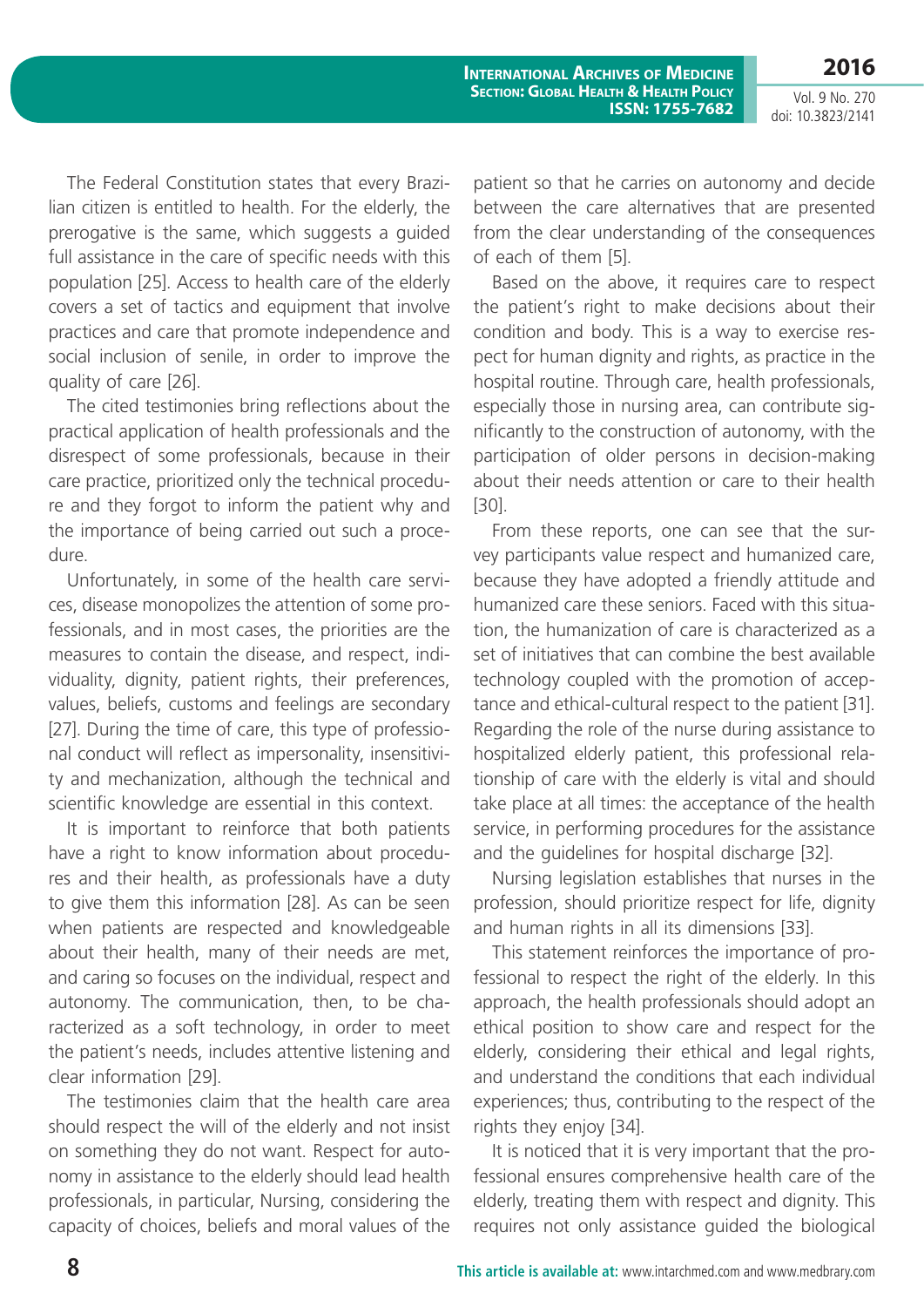aspect of the disease, but also the ability to understand the patient as a whole human being, with their values, beliefs, desires, perspectives and, above all, rights to be respected.

From the testimonies, we can infer that the privacy and time of sleep and rest were respected. With regard to privacy, in fact, it is a necessity and human right for the preservation of his body, exposure and handling by another individual, and disrespect this right features its invasion. In this regard, the Code of Ethics of Nursing Professionals (CEPS), in Article 19, mentions that it is the duty and responsibility of nurses to respect modesty, privacy and intimacy of human beings [35].

As regards respect for the time of sleep, pointed out in the speech above, it should be noted that in a situation of disease, sleep is essential for the patient's recovery and help to prevent the onset of other diseases, because it is during sleep that the humoral and the immune system are recovered. For this reason, it is essential that sleep should be respected, and health professionals provide the necessary conditions for this moment to occur smoothly and as pleasant as possible [36].

As regards the lack of respect for the time of sleep, it is important to note that poor sleep is indicative of many diseases, and sleep disorders can negatively affect feelings, ideas and motivation of the individual [37]. One of the factors related to disregard about the time of sleep, it is cited by the respondent (I\_03), as the noise provided by professional teams during the night shift, which impairs sleep of the elderly.

Therefore, health professionals need to be aware of customer expectations and understand the complexity and the magnitude of this vital step, respecting the rights of the hospitalized patient during the time of sleep and in their care practice.

## **Conclusion**

With the results of this study, it was possible to understand the rights of hospitalized elderly according to their perspective. The right to have an escort was one of the most cited in the interviews; because, due to the great demand for care, the companion is essential in this process and acts as a facilitator in restoring the health of patients.

During the interviews, the right to health, to information and autonomy also emerged in the interviews. The reflections on the right to health presented by the participants were associated needs assistance for differentiated health, where the weaknesses that the elderly has to be recognized.

Regarding the right to information, it appears as necessary to strengthen the link between the professional and the patient, because when patients are informed about their treatment, their needs are met, and this reflects the quality of care, with humanized professionals and treat patients with respect and ethics. Regarding autonomy, it is considered the speeches as a right of choice of the elderly patient. It is for the health professional to consider the ability of the individual's choice.

Regarding the right to a humane and dignified care, participants appreciated humane care and respect dispensed by professionals during the time when the care is being performed. Thus, it is essential to guided assistance in respect that understanding the patient as a human being and not just focus on the biological aspect.

The elderly also mentioned the importance of privacy, rest and sleep. For some respondents, the timing of sleep and rest privacy was respected by professionals, especially nursing, because they have more contact with the elderly patient who needs a higher demand for care. They criticized the lack of explanation of procedures performed, disrespect to the time of sleep and the noise made by some professionals during the night shift. All this betrays a lack of respect and ethics of some professionals with the patient because experience the hospitalization process is not an easy time, since in most cases the elderly are fragile and need a quiet and comfortable environment, for the restoration of their health.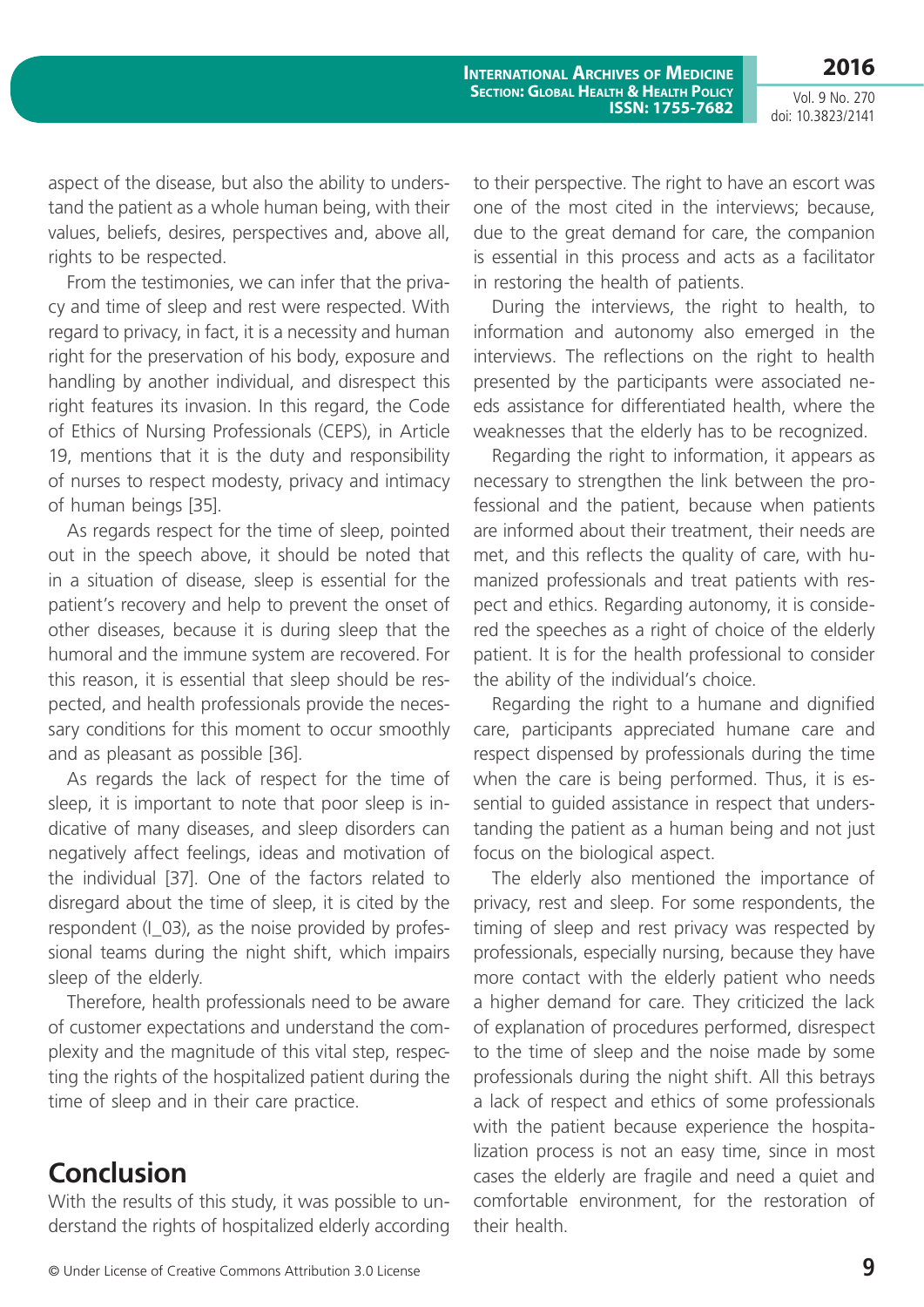The analyzed statements of this study showed the importance of the rights of hospitalized elderly patients and some of the rights they enjoy. Therefore, it is of every professional in the hospital environment to ensure that these rights are being respected and contribute to a humane and dignified care.

It is hoped, therefore, that further studies be carried out and to bring guiding subsidies in relation to the hospitalized elderly patient rights.

# **References**

- **1.** Banco Mundial. *Envelhecendo em um Brasil mais velho*: implicações do envelhecimento populacional para o crescimento econômico, a redução da pobreza, as finanças públicas e a prestação de serviços. Washington: Banco Mundial; 2011. Available from: [http://siteres ources.worldbank.org/](http://siteres ources.worldbank.org/BRAZILINPOREXT N/Resources/ 3817166-1302102548192/Envelhecendo_Brasil_Sumario_Executivo.pdf) [BRAZILINPOREXT N/Resources/ 3817166-1302102548192/](http://siteres ources.worldbank.org/BRAZILINPOREXT N/Resources/ 3817166-1302102548192/Envelhecendo_Brasil_Sumario_Executivo.pdf) [Envelhecendo\\_Brasil\\_Sumario\\_Executivo.pdf](http://siteres ources.worldbank.org/BRAZILINPOREXT N/Resources/ 3817166-1302102548192/Envelhecendo_Brasil_Sumario_Executivo.pdf)
- **2.** Joia LC, Ruiz T. Satisfação com a Vida na Percepção dos Idosos. Satisfaction with Life Seniors' Perception. *Rev Kairos*. 2013; 16(6):79-102. Available from: [http://revistas.pucsp.br/index.](http://revistas.pucsp.br/index.php/kairos/ article/ view/20023/14898) [php/kairos/ article/ view/20023/14898](http://revistas.pucsp.br/index.php/kairos/ article/ view/20023/14898)
- **3.** Prochet TC, Silva MJP. Percepção do idoso dos comportamentos afetivos expressos pela equipe de enfermagem. Perception of the elderly in the view of affective behaviors expressed by the nursing team. *Esc Anna Nery Rev Enferm*. 2011; 15(4):784-90. DOI: <http://dx.doi.org/10.1590/S1414-81452011000400018>
- **4.** Piexak DR, Freitas PH, Backes DS, Moreschi C, Ferreira CLL, Sousa MHT. Percepção de profissionais de saúde em relação ao cuidado a pessoas idosas institucionalizadas. The perception of health professionals toward the care of institutionalized elderly. *Rev Bras geriatr gerontol*. 2012;15(2):201-8. DOI: [http://dx.doi.](http://dx.doi.org/10.1590/S1809-98232012000200003) [org/10.1590/S1809-98232012000200003](http://dx.doi.org/10.1590/S1809-98232012000200003)
- **5.** Cunha XPC, Oliveira JB, Nery VAS, Sena ELS, Boery RNSO, Yarid SD. Autonomia do idoso e suas implicações éticas na assistência de enfermagem. Autonomy of the elderly and its ethical implications on nursing care. *Saúde debate*. 2012; 36(95):657- 4. DOI: <http://dx.doi.org/10.1590/S0103-11042012000400018>
- **6.** Brasil. Lei nº 8.842, de 4 de janeiro de 1994. Dispõe sobre a política nacional do idoso, cria o Conselho Nacional do Idoso e dá outras providências. *Diário Oficial da União*. 1994; 4 jan. [citado em 26 out 2014]. Available from: [http://www.planalto.](http://www.planalto.gov.br/ccivil_03/leis/l8842.htm) [gov.br/ccivil\\_03/leis/l8842.htm](http://www.planalto.gov.br/ccivil_03/leis/l8842.htm)
- **7.** Brasil. Decreto nº 1.948, de 3 de julho de 1996. Regulamenta a Lei n° 8.842, de 4 de janeiro de 1994, que dispõe sobre a Política Nacional do Idoso. *Diário Oficial da União*. 1996; 3 jul. [citado 26 out 2014]. Available from: [http://www.planalto.gov.](http://www.planalto.gov.br/ccivil_03/decreto/d1948.htm) [br/ccivil\\_03/decreto/d1948.htm](http://www.planalto.gov.br/ccivil_03/decreto/d1948.htm)
- **8.** Brasil. Portaria nº 2.528 de 19 de outubro de 2006. Aprova a Política Nacional de Saúde da Pessoa Idosa. *Diário Oficial da União*. 2006; 19 out. Available from: [http://www.jusbrasil.com.](http://www.jusbrasil.com.br/diarios/738747/pg-142-secao-1-diario-oficial-da-uniao-dou-de-20-10-2006) [br/diarios/738747/pg-142-secao-1-diario-oficial-da-uniao-dou](http://www.jusbrasil.com.br/diarios/738747/pg-142-secao-1-diario-oficial-da-uniao-dou-de-20-10-2006)[de-20-10-2006](http://www.jusbrasil.com.br/diarios/738747/pg-142-secao-1-diario-oficial-da-uniao-dou-de-20-10-2006)
- **9.** Santos G, Sousa L. Qualidade de vida em pessoas idosas hospitalizadas: comparação da admissão com a alta do internamento. Quality of life in hospitalized older persons: a comparison of admission to discharge from hospital. *Rev Kairos*. 2013; 16(2):07-25. Available from: [http://revistas.pucsp.br/](http://revistas.pucsp.br/index.php/kairos/article/viewFile/17625/13126) [index.php/kairos/article/viewFile/17625/13126](http://revistas.pucsp.br/index.php/kairos/article/viewFile/17625/13126)
- **10.** Lima OBA, Lopes MEL, Melo VC, Oliveira AMM, Acioly CMC, Alves AMPM. Hospitalized elderly rights: understanding of assistant nurses. *J Nurs UFPE on line* [Internet]. 2013 [Cited 2015 Oct 15]; 7(12):6954-62. Available from: [http://www.revista.](http://www.revista.ufpe.br/revistaenfermagem/index.php/revista/article/view/5018 DOI: 10.5205/reuol.4767-42136-1-ED.0712esp201301) [ufpe.br/revistaenfermagem/index.php/revista/article/view/5018](http://www.revista.ufpe.br/revistaenfermagem/index.php/revista/article/view/5018 DOI: 10.5205/reuol.4767-42136-1-ED.0712esp201301) [DOI: 10.5205/reuol.4767-42136-1-ED.0712esp201301](http://www.revista.ufpe.br/revistaenfermagem/index.php/revista/article/view/5018 DOI: 10.5205/reuol.4767-42136-1-ED.0712esp201301)
- **11.** Lima OBA, Lopes MEL, Oliveira AMM, Carvalho GDA, Melo VC. Conduct of nurses in care of hospitalized elderly. *J Nurs UFPE on line* [Internet]. 2014 [Cited 2015 Oct 15]; 8(4):814-9. Available from: [http://www.revista.ufpe.br/revistaenfermagem/](http://www.revista.ufpe.br/revistaenfermagem/index.php/revista/article/view/5267. DOI: 10.5205/reuol.5829-50065-1-ED-1.0804201403) [index.php/revista/article/view/5267. DOI: 10.5205/reuol.5829-](http://www.revista.ufpe.br/revistaenfermagem/index.php/revista/article/view/5267. DOI: 10.5205/reuol.5829-50065-1-ED-1.0804201403) [50065-1-ED-1.0804201403](http://www.revista.ufpe.br/revistaenfermagem/index.php/revista/article/view/5267. DOI: 10.5205/reuol.5829-50065-1-ED-1.0804201403)
- **12.** Gil AC. *Métodos e técnicas de pesquisa social*. 6 ed. São Paulo: Atlas; 2008. 200f.
- **13.** Minayo MCS. *Construção dos instrumentos e exploração de campo*. In: Minayo MCS. O desafio do conhecimento: pesquisa qualitativa em saúde. 12 ed. São Paulo: Hucitec; 2010. 407f.
- **14.** Bardin L. *Análise de Conteúdo*. Lisboa: Edições 70; 2011. 280f.
- **15.** Brasil. Ministério da saúde (MS). Conselho Nacional de Saúde. Comissão de Ética e Pesquisa. *Resolução nº 466/2012 sobre pesquisa envolvendo seres humanos*. Brasília: DF; 2012. Available from:<http://conselho.saude.gov.br/resolucoes/2012/Reso466.pdf>
- **16.** Silveira RE, Santos AS, Sousa MC, Monteiro TSA. Gastos relacionados a hospitalizações de idosos no Brasil: perspectivas de uma década. Expenses related to hospital admissions for the elderly in Brazil: perspectives of a decade. *Einstein (São Paulo)* [Internet]. 2013 [cited 2015 Aug14];11(4):514-20. DOI: <http://dx.doi.org/10.1590/S1679-45082013000400019>
- **17.** Faller JW, Melo WA, Versa GLGS, Marcon SS. Qualidade de vida de idosos cadastrados na Estratégia Saúde da Família de Foz do Iguaçu-PR. Quality of life for elderly registered in the family health strategy (fhs) of Foz do Iguaçu-PR. *Esc Anna Nery Rev Enferm*. 2010; 14(4)803-10. DOI: [http://dx.doi.org/10.1590/](http://dx.doi.org/10.1590/S1414-81452010000400021) [S1414-81452010000400021](http://dx.doi.org/10.1590/S1414-81452010000400021)
- **18.** Santos GS, Cunha ICK. O. Avaliação da qualidade de vida de mulheres idosas na comunidade. Evaluation of quality of life of elderly women in community. *Rev enferm Cent-Oeste Min*. 2014; 4(2):1135-45. DOI: [http://dx.doi.org/10.19175/recom.](http://dx.doi.org/10.19175/recom.v0i0.593) [v0i0.593](http://dx.doi.org/10.19175/recom.v0i0.593)